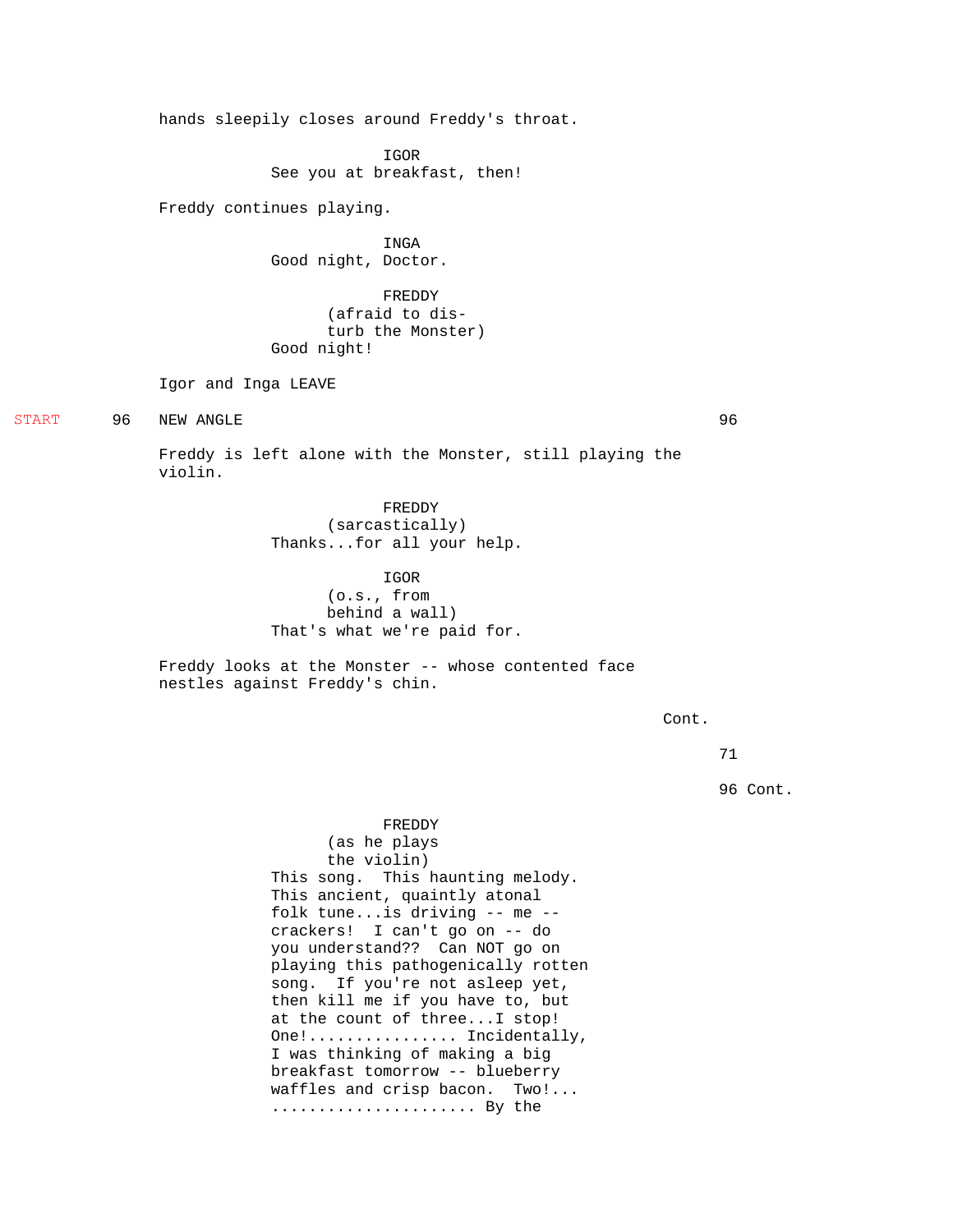way, I'm sorry I yelled at you before -- I must have been overtired. Anyway, I meant to apologize and just forgot. Two!............... Maybe tomorrow would be a good day just to relax -- go for a swim, maybe do a little water skiing. Well...we'll see after we finish a nice breakfast. Three!

Freddy stops playing. the monster is sound asleep. Freddy puts the violin down, throws off the blanket, then ties the straps that bind the Monster to the operating table.

> FREDDY (when the Monster is firmly tied) Spoiled Sissy!

Freddy picks up the violin again and stares at it.

FREDDY

The song is over!

He looks at the sleeping Monster.

FREDDY Das lied ist aus!

He breaks the violin in half. Immediately, he feels a sense of relief and lightheadedness.

Cont.

72

96 Cont.1

FREDDY Oh! Oh my! What a strange feeling that was. My head -- I felt such a pressure, splitting my head apart. I feel so relieved and lightheaded. That horrible pressure...like voices...all calling to me, imploring me...swearing at me. Well, it's over now, thank goodness. (he turns to the Monster) Oh...my poor Doctor Delbruck. (he strokes the Monster's head) Doctor, Doctor...what have I done to you? Was habe ich von Dir gamacht? Your magnificent brain, locked in this...pile of... Forgive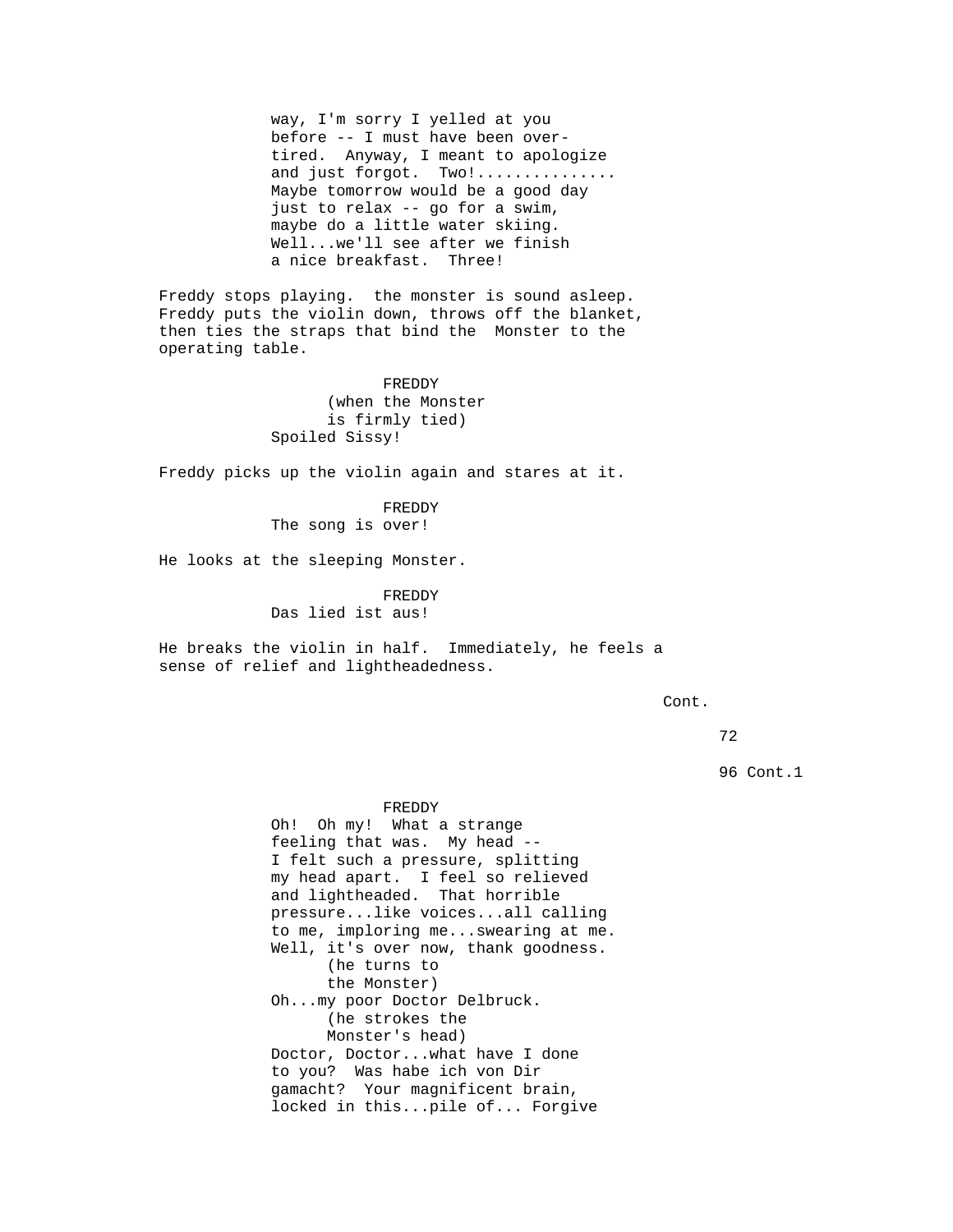me, Doctor. I thought -- for science only. I couldn't stand the thought to mankind. I was a fool! How dangerous is the acquirement of knowledge, and how much happier is that man who believes his native town to be the world, than he who aspires to become greater than his nature will allow. Con you ever forgive me?

He puts his head down in silent prayer. MUSIC: ANOTHER VIOLIN PLAYS: THE EERIE TRANSYLVANIAN LULLABY. Freddy's body tenses. We cannot see his face, but his fingers go to his temples. He slowly raises his head.

## FREDDY

That's a knockout tune! That tune is a winner. You can't call it 'wishy-washy' ... like some people I know. That song is going places. (he looks at the Monster) And so are we -- Blubber Boy. With your body, and the brain of that kraut -- we'll be 'Number One' in no time.

The MUSIC is PLAYING LOUDER and FASTER.

Cont.

73

96 Cont.2

FREDDY Right, voices?? I hear you skipping away in there. 'Do better than your father!' You're telling me I will. 'Do better than my grandfather!?' I'll make my famous grandfather look like a part-time nurse.

He rises.

FREDDY There's no stopping now. Destiny is too potent.  $I$  -- want -perfection!

A BOLT OF LIGHTNING!

FREDDY I want a lot of it...and the best there is.